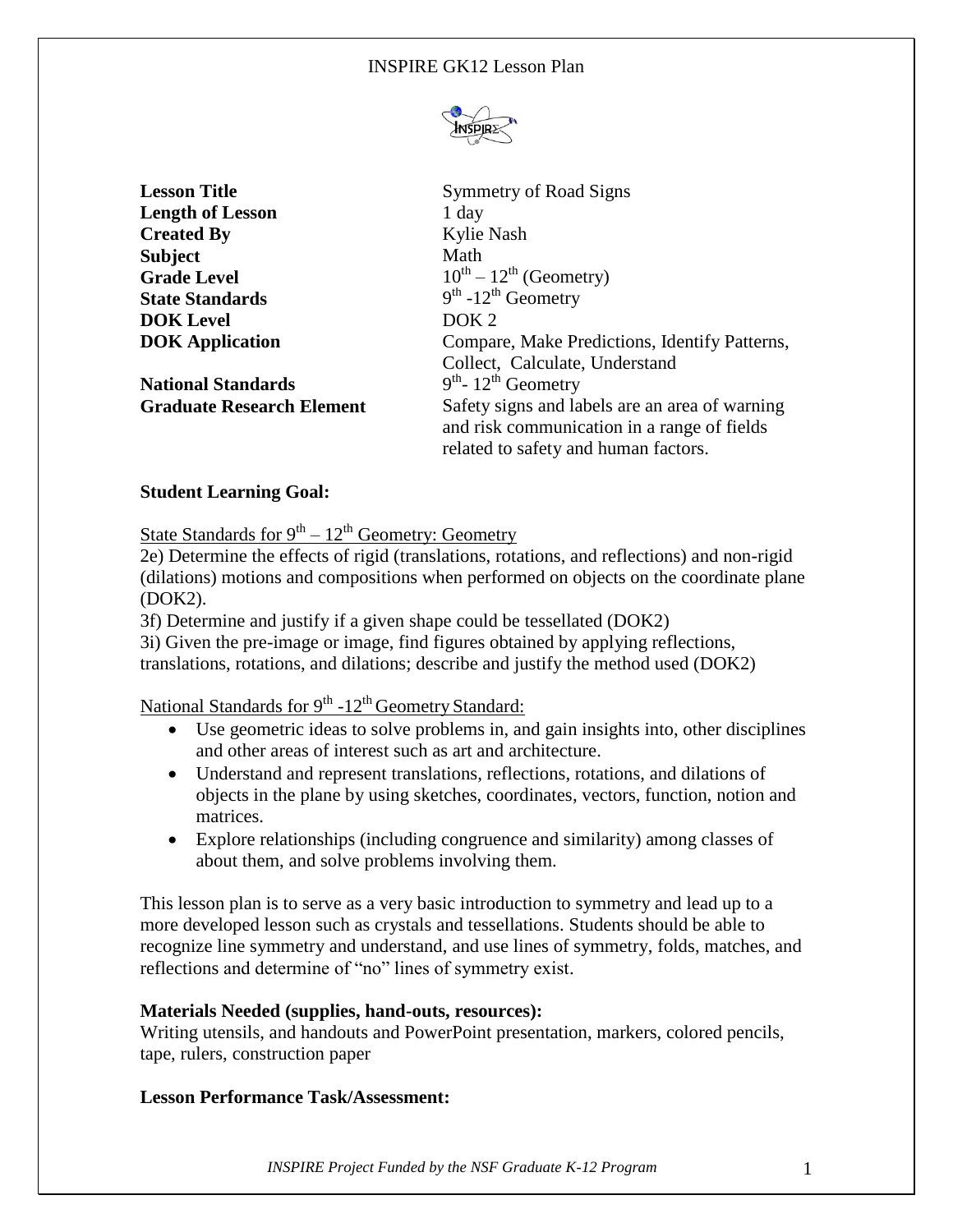

Students will be able to learn about symmetry and identify different symmetric shapes based on highway sign design. Students will complete example problems that will strengthen their critical thinking skills. Students will get practice and experience with problems that they may encounter in an upcoming exam or nine- week's exam. Students will practice using the worksheet provided and completions of PowerPoint examples provided. Students should be able to answer questions related to topics learned in any 9-week school term. Students are to create highway signs and present the signs to their classmates and identify symmetry and be able to identify the message of the sign.

### **Lesson Relevance to Performance Task and Students:**

Students will be learning and studying while learning about environmental objects that they encounter on a daily basis and never really think about. This activity will help strengthen math skills through an application that is familiar and fun to them. Students will learn concepts related to identifying different types of lines of symmetry. These lessons and performance tasks will strengthen the students, interest, knowledge and understanding of mathematical concepts of angle measurement and polygon shape design through the use of hands on activities to synthesize and interpret concepts learned in the classroom.

### **Anticipatory Set/Capture Interest:**

This topic should be introduced to students by discussing why this is important and how it related to Human factors and ergonomics. You could discuss warning signs being triangular and mandatory signs being circular (the human factors element). The students have been selected by the city to redesign the highway/warning signs to be more ergonomically aesthetic and pleasing, so they must create new sign that are understandable and aesthetically pleasing to the human eye.

### **Guided Practice:**

The instructor should demonstrate folding to match both sides. Introduce concepts of line and symmetry and a shape being symmetrical or not. With a large shape and mirror, show the class how a symmetrical shape shows reflection along its line of symmetry, but not against any other line.

Note: Make sure they understand that the shape is already symmetrical but the symbols in it might not be.

### **Independent Practice:**

Students will get practice working example problems of symmetry and create and design their own highway or warning signs. Students should have total freedom over their designs.

## **Remediation and/or Enrichment:**

Remediation: